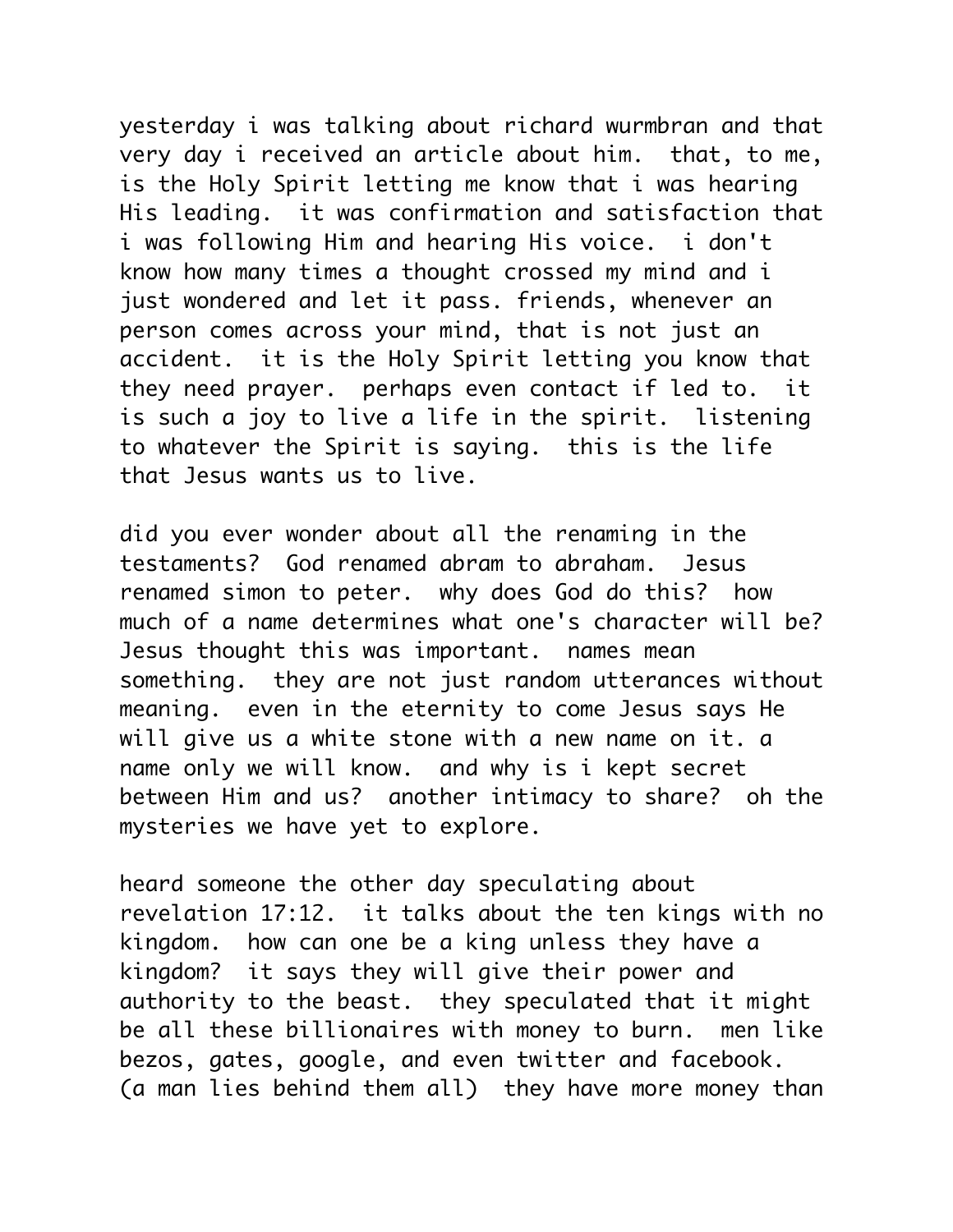most countries. i can just imagine them uniting with an evil force for nefarious means. even now they serve to traffic many evil deed and are damaging our children.

friends, i really believe there are things now that are being revealed that God had previously sealed up. we just need to view them with a renewed understanding. things are coming into light that have been hidden for ages. God says He will do nothing unless He first reveals it to His prophets. we need to be looking and listening so that day will not take us unaware. i don't know how much persecution we will have to endure before the rapture but i know it will not be sunny one day and rainy the next. satan's total rein will take place gradually, sublimely overtaking those who are not watching. he is the master of deception. sadly, even God said He would send a spirit of delusion on those who would not believe. no one can come without the Holy Spirit to draw him.

speaking of the rapture, i know many Godly people do not believe in it. they say they just don't see it in the bible. i cannot see anything else. all our example is in the old testament. did He not deliver noah before the flood? did He not deliver lot before He judged sodom? has He not promised to deliver us from the hour of trial which is to come upon the whole earth? (rev 3:10) besides, i see this seven year tribulation as the opportune time for the marriage supper of the lamb to occur. it is a period separate from all others where the Lord Himself will share Himself with us. truly there will be an eternity of fully knowing Him. that itself might not be enough